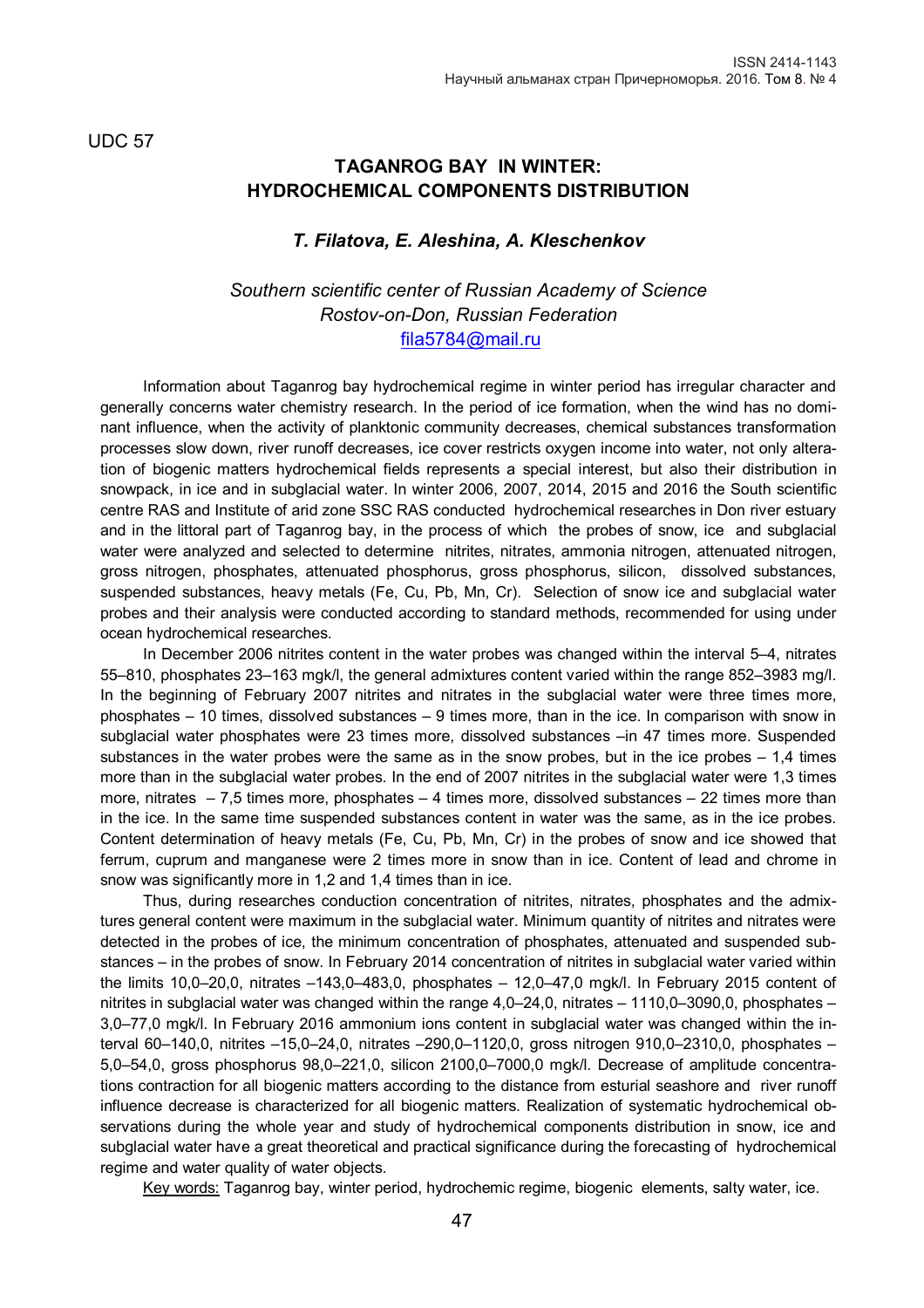Taganrog bay occupies a special place in the ecosystem of Azov sea, as estuarial reservoir of moderate geographical type, the important peculiarities of which are shallow depth, stratification absence, influence of limnetic drains in the eastern part, mixture of river and sea waters. Information of hydrochemical regime in the winter period has irregular character and generally concerns the water chemistry study [4]. In the same time not only regime of biogenic matters and other hydrochemical components of Taganrog bay water in the winter period, but also their distribution in snowpack, in ice and subglacial water in the period of ice formation represent the special interest. In the quality of study object one chose Taganrog bay – the most ice-infested region of Azov sea that is explained by exceedingly favourable for ice formation conditions: bay location between January isotherms –5 and –6 ˚С (the coldest part of the sea), strong water softening, bay shallowness and rather big angularity of its watersides.

The researches of chemistry of snow and ice covers and subglacial water in Taganrog bay were begun in 2006 – 2007 [5]. These works were continued by South scientific centre RAS and Institute of arid zones SSC RAS in 2014, 2015 and 2016 for the purpose of littoral part waters study of Taganrog bay and river Don deltoid part in the winter period.

Probes of subglacial water, ice and snow were selected, where the following parameters were distinguished: nitrites, nitrate, ammonia nitrogen, attenuated nitrogen, gross nitrogen, phosphates, attenuated phosphorus, gross phosphorus, dissolved substance content, suspended substance content, heavy metals (Fe, Cu, Pb, Mn, Cr). Probes selection is realized at stations of Taganrog bay south waterside (Port-Katon, Chumbur-Kosa, Pavlo-Ochakovskaya spit, Stefanidinodar, Kagalnik) and of north waterside (Beglitskaya spit, Petrushino, Mikhailovka, Morskoy Chulek).

Plastic bucket and Molchanov bathometer were used for water sample taking. The atmospheric temperature, water temperature, dissolved oxygen concentrations were measured at once at the station. The probes were selected into polyethylene bottles and transported cool in the thermobag. The annular borer with external diameter 120 mm was used for the ice probe selection. After the brief description of ice structure bore specimens were packed into chemically clean tightly closing poly bags (or chemically clean polyethylene dry buckets). The analysis was taken in the same day in stationary hydrochemical laboratory of SSC RAS after ice firing by natural way.

After probes displacement the concentration of attenuated biogenic matters according to standard methods, recommended for using under the ocean hydrochemical researches were determined: phosphates – according to the method of Murphy and Riley [3]; nitrites – according to the method of Benshneider and Robinson [1]; nitrates – according to the method of Morris and Riley (in modification of Grasskhoffa; Strickland and Parsons; Sapozhnikov, Gusarova, Lukashev) [1]; ammonium ions – according to the method of Sadgi-Solorzano [2]. The concentration of oxygen attenuated in water was determined according to the method of Winckler [1]. Photometer "Expert–003" was used during the analysis of water probes. Significance of pH and water temperature were determined with the help of pH-meter HANNA. Information about biogenic matters content in the ice and subglacial water was processed by the methods of mathematical statistics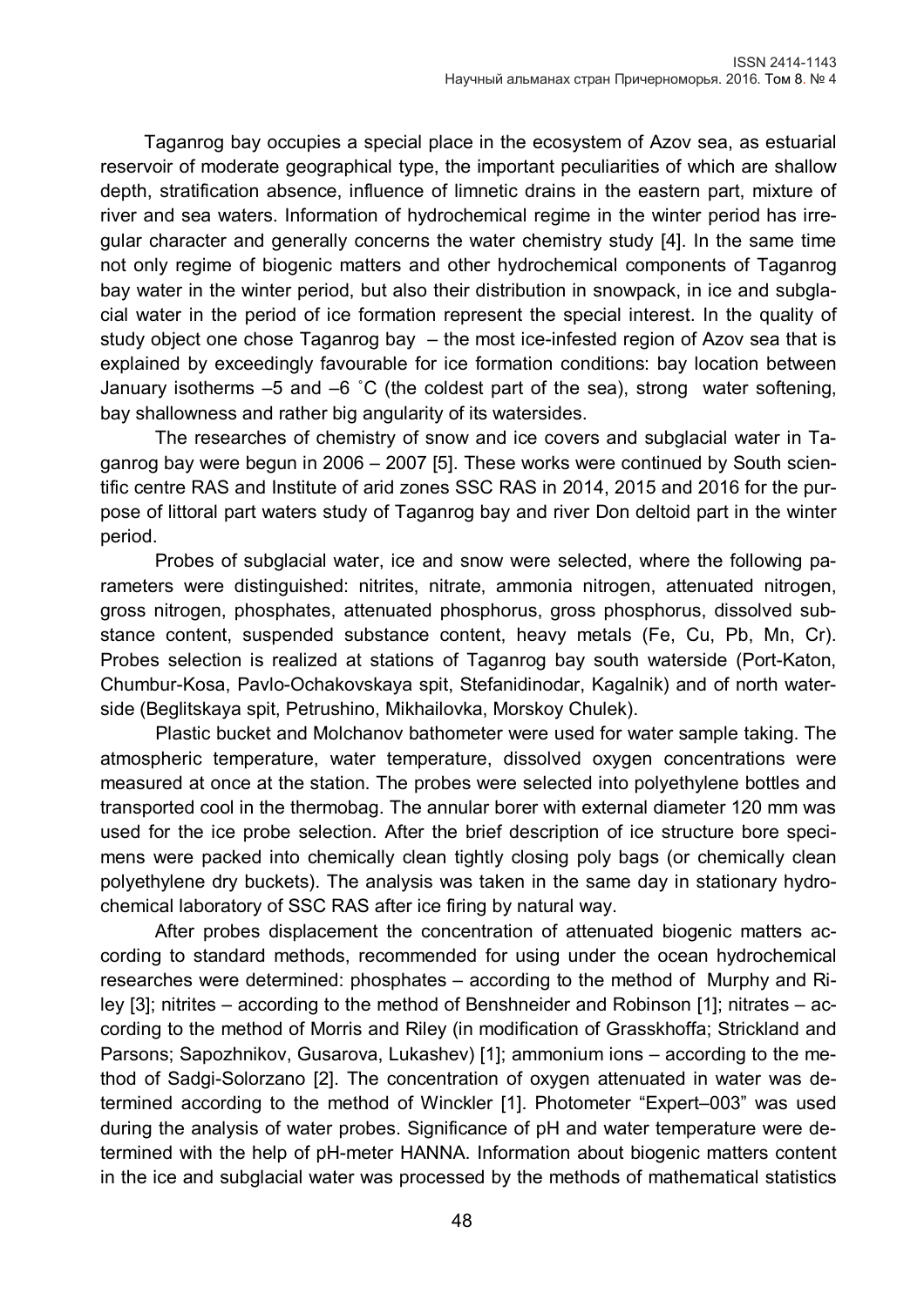by means of EXCEL data analysis program.

Anomalous hydrometeorological conditions predominated in winter of 2006–2007, only in the end of the first – beginning of the second decade of January, within the timelimits, close to extremally late, the stable atmospheric temperature transition occurred through 0 ºС to negative quantities. In December of 2006 the nitrites content was changed on the interval  $5 - 41$  mgk/l, nitrates  $55 - 810$  mgk/l, phosphates  $23 - 163$ mgk/l, the general admixture content varied within the limits of 852 – 3983 mg/l in the probes.

In the beginning of February 2007 the content of nitrites, nitrates, phosphates, and the general inert content accordingly comprised 9, 265, 7 mgk/l and 25 mg/l in the snow, and in the ice – 5, 130, 14 mgk/l and 121 mg/l. At that the content of nitrites and nitrates in 3 times greater, phosphates – in 10 times greater, dissolved substances – in 9 times greater in subglacial water than in the ice. The suspended substance in the ice probes were in 1.4 times greater, than in the probes of subglacial water. In the subglacial water phosphates were in 23 times greater, dissolved substances – in 47 times greater in comparison with snow. Suspended substances in the water probes were as many as in the probes of snow, and in the ice probes –insignificantly, in 1.4 times more than in the probes of subglacial water.

In the end of February nitrites were in 1.3 times more, nitrates  $-$  in 7.5 more, phosphates – in 4times, dissolved substances – in 22 times more in subglacial water than in the ice. In the same time suspended substances content in the water was the same, as in the ice probes. Determination of heavy metals content (Fe, Cu, Pb, Mn, Cr) in the probes of snow and ice showed that ferrum, cuprum and manganese was 2 times more in the snow than in the ice. Thus, during the period of researches conduction in winter 2007 the concentration of nitrites, nitrates, phosphates, dissolved substance content and the general admixtures content were maximum in the subglacial water, that is explained by the concentration effect of freeze-out. The minimum quantities of nitrites and nitrates were detected in the probes of ice, the minimum concentrations of phosphates, attenuated and suspended substances – in the probes of snow.

In February 2014 the content of nitrites in subglacial water ranged from 10,0 to 20,0 mgk/l, nitrates – from 143,0 to 483,0 mgk/l, phosphates – from 12,0 to 47,0 mgk/l. Ice thickness in the February 2015 was significant  $(4.8 - 5.5 \text{ cm})$  in comparison with February 2007 ( $0.5 - 1$  cm). According to the mean daily temperature indications of water and air and duration of ice formation the winter of 2015 (the beginning of the year) is referred to cold winters. In February 2015 the content of nitrites in the subglacial water changed within the range from 4,0 (st.Petrushino) to 24,0 mgk/l, nitrates – from 1110,0 (st. Mikhaylovka) to 3090,0 mgk/l, phosphates – from 3,0 (st. Petrushino) to 77,0 mgk/l. The concentration of biogenic matters was minimum at the stations near the north seaside of Taganrog bay and maximum at the south stations Pavlo-Ochakovskaya spit and Chumbur Kosa.

In February 2016 the biogenic matters concentration in the subglacial water changed in the next intervals: ammonium ions from 60 to 140,0 mgk/l, nitrites from 15,0 to 24,0 mgk/l, nitrates – from 290,0 to 1120,0 mgk/l, gross nitrogen from 910,0 to 2310,0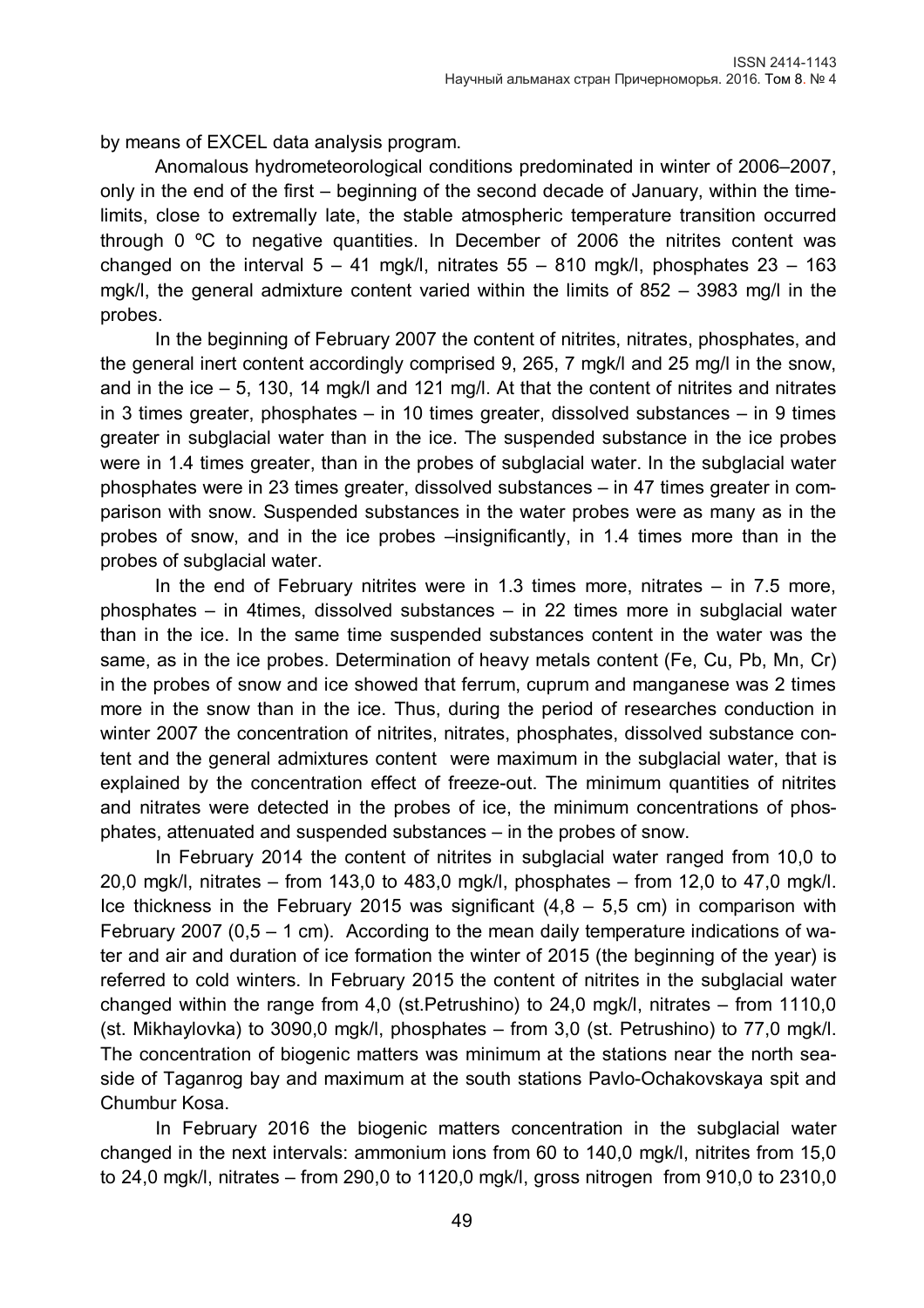mgk/l, phosphates – from 5,0 to 54,0 mgk/l, gross phosphorus from 98,0 to 221,0 mgk/l, silicon from 2100,0 to 7000,0 mgk/l.

During the results comparison, obtained in 2006 (December), 2007 (February, March), 2014 (February), in 2015 (February) and in 2016 (February), one considered hydrochemical indice (nitrites, nitrates, phosphates), registered in waters of Taganrog bay in winter period at the same stations Port-Katon, Pavlo-Ochakovskaya spit Chumbur Kosa). One attempted to generalize the results, obtained during the research of Taganrog bay waters in winter period, at that stations broadly provided with data were compared.

Concentration of biogenic elements mineral forms naturally decreases in motion from Swinoy girl to the sea side, amplitude contraction of concentration vibrations is character for all biogenic matters according to distance from estuarial seashore and decrease of river runoff flow. As content of hydrochemical components in water, so their concentrations in snow and ice have spotty distribution character.

Reservoir thermic regime broadly influences on accumulation of hydrochemical components, concentrations of biogenic elements in spring are also determined by their reserve in autumn period of previous year and the character of winter. Warm winters especially without ice formation, contribute to accumulation of organic substances and decrease of mineral forms content in consequence of photosynthesis processes predominance over destruction processes. Photosynthetic activity of planktonic community decreases in the cold period of time, chemical substances transformation processes slow down, river runoff diminishes, ice cover restricts oxygen admission to water. The observing increase of salt concentrations in subglacial water is explained by the effect of freezeout concentration.

Information about hydrochemical regime of Tagantog bay in winter period has irregular character, nevertheless alteration of biogenic matters hydrochemical fields in winter period, in freezing period is interesting, when the wind has not prevailing influence, that is why it is considered to be practical to published certain values of hydrochemical parameters for the purpose of using them during the following observations in winter in the examined water area. The systematic hydrochemical observations conduction during the whole year and study of hydrochemical components distribution in snow, ice and subglacial water at the water area of Taganrog bay has theoretical and practical significance under the forecasting of its hydrochemical regime and water quality.

## *References*

- 1. Методы гидрохимических исследований основных биогенных элементов. Москва, 1988.
- 2. РД 52.24.383-2005. Массовая концентрация аммиака и ионов аммония в водах. Методика выполнения измерений фотометрическим методом в виде индофенолового синего. Ростов-на-Дону, 2005.
- 3. РД 52.24.382-2006. Массовая концентрация фосфатов и полифосфатов в водах. Методика выполнения измерений фотометрическим методом. Ростов-